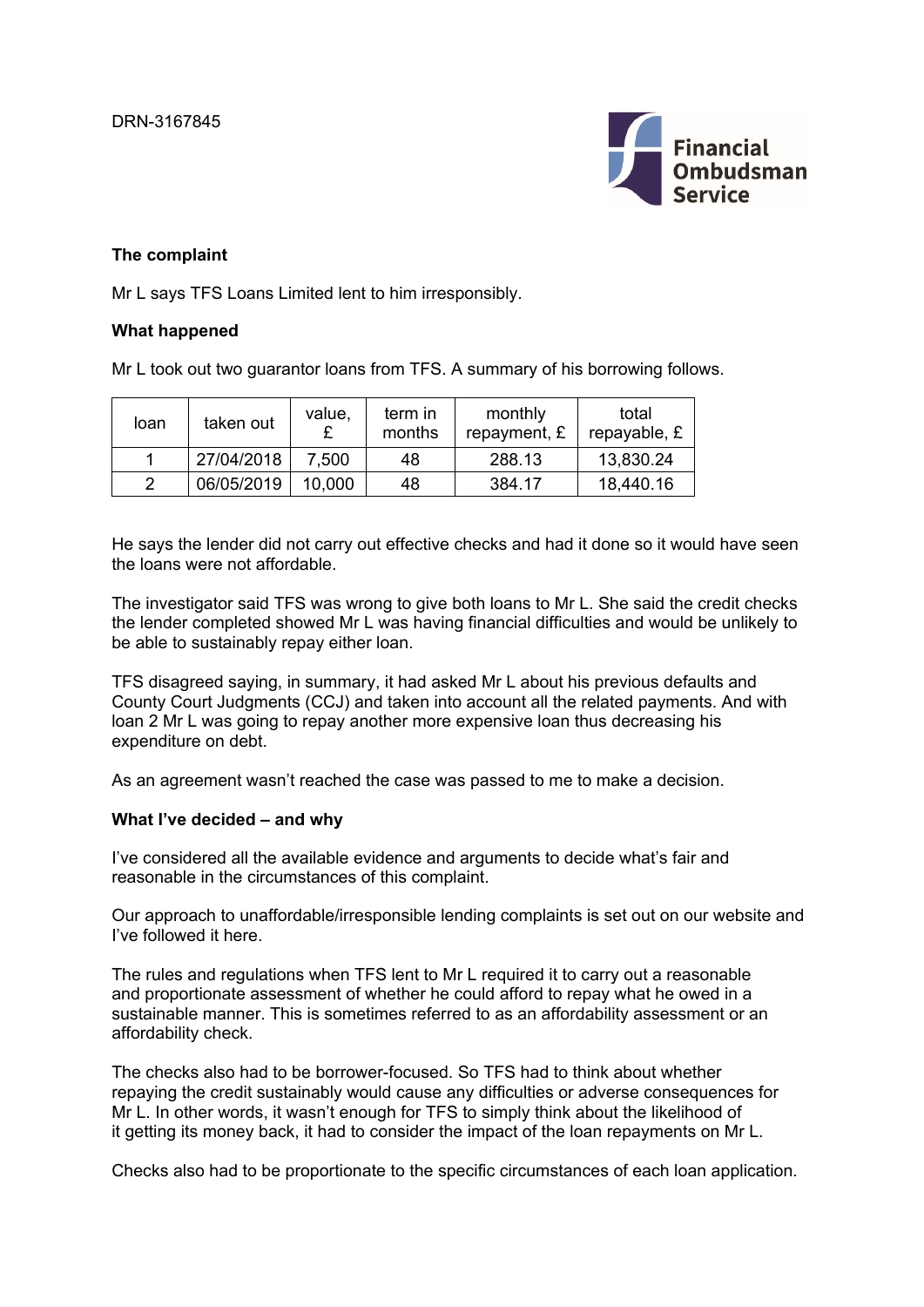In general, what makes up a proportionate affordability check will be dependent upon a number of factors including – but not limited to – the particular circumstances of the consumer (e.g. their financial history, current situation and outlook, and any indications of vulnerability or financial difficulty) and the amount, type and cost of credit they have applied for. In light of this, I think that a reasonable and proportionate check ought generally to have been *more* thorough:

- the lower a customer's income (reflecting that it could be more difficult to make any repayments to credit from a lower level of income);

- the higher the amount due to be repaid (reflecting that it could be more difficult to meet higher repayments from a particular level of income);

- the longer the period of time a borrower will be indebted for (reflecting the fact that the total cost of the credit is likely to be greater and the customer is required to make repayments for an extended period).

There may also be other factors which could influence how detailed a proportionate check should've been for a given application – including (but not limited to) any indications of borrower vulnerability and any foreseeable changes in future circumstances. I've kept all of this in mind when thinking about whether TFS did what it needed to before agreeing to lend to Mr L. So to reach my conclusion I have considered the following questions:

- did TFS complete reasonable and proportionate checks when assessing Mr L's loan applications to satisfy itself that he would be able to repay the loans in a sustainable way?

- if not, what would reasonable and proportionate checks have shown?
- did TFS make fair lending decisions?
- did TFS act unfairly or unreasonably in some other way?

I can see TFS asked for some information from Mr L before it approved the loans. It asked for his monthly income and expenditure. It completed income verification with a third party to check his minimum income for the first loan, and it checked it against recent payslips for his second loan. It added a 15% buffer to his declared expenses for loan 1 and £100 for loan 2. For loan 2 it also checked his declared expenses against national statistics.

It then checked Mr L's credit file to understand his existing monthly credit commitments at the time of both applications and his credit history. It asked about the purpose of the loans which was debt consolidation. From these checks combined TFS concluded Mr L had sufficient disposable income to sustainably afford the loans.

Given the term, values and monthly repayments of the loans I don't think these checks were proportionate. Mr L was making a long-term commitment and given the size of the loans and the results of the credit checks l think TFS needed to do more to independently verify the actual state of Mr L's finances before agreeing to lend. However I won't comment further on this as even based on the information it gathered I don't think TFS made fair lending decisions. I'll explain why.

### Loan 1

The results from the credit check showed TFS that Mr L had two CCJs registered against him, one as recently as 9 January 2018. There were also three defaulted accounts and whilst two were historic and settled, one had defaulted as recently as 21 January 2018 and remained unpaid. He had also entered into an arrangement to pay for the overdraft on his current account in March 2018. And he was in arrears on a mail order account. So there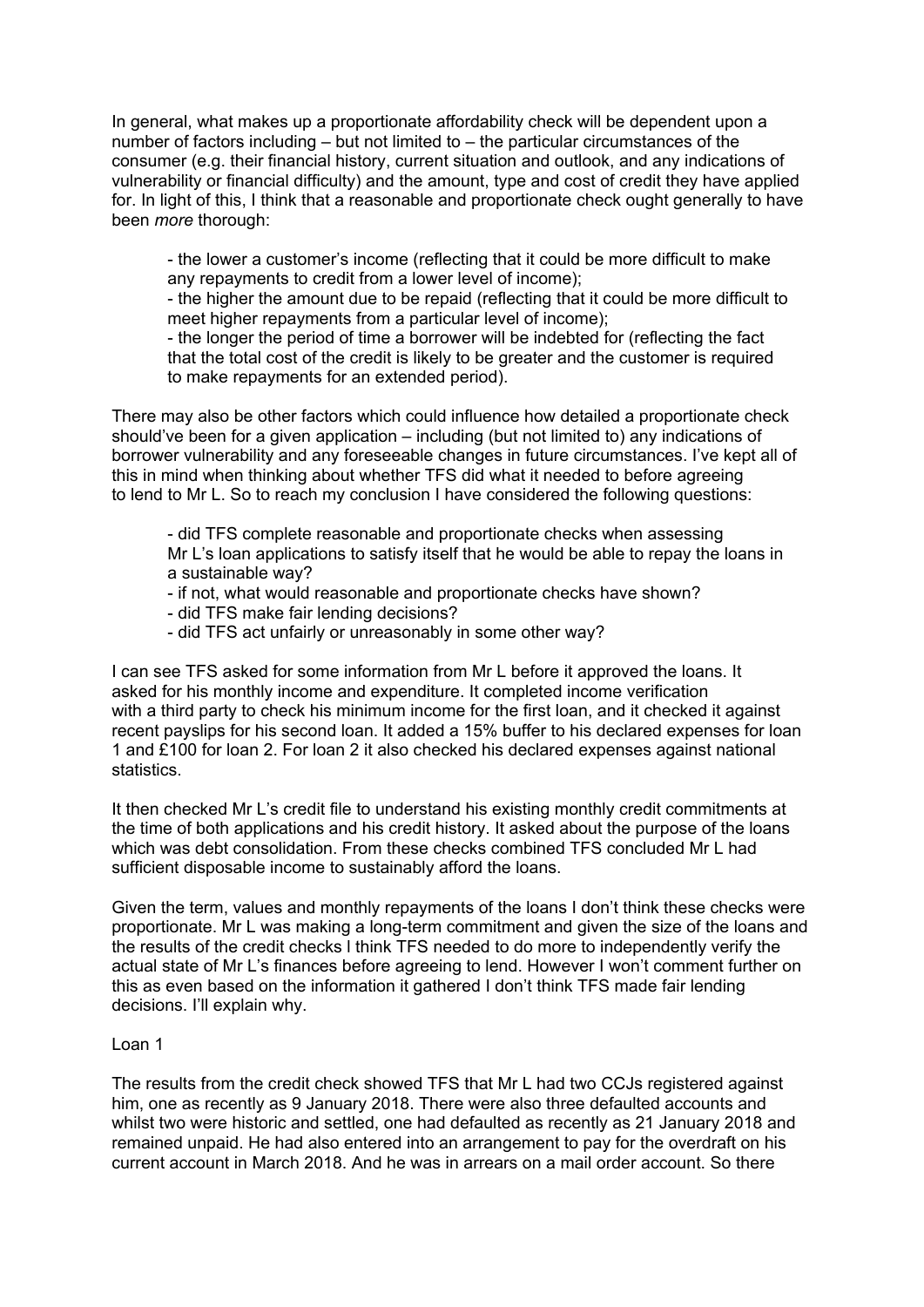were clear signs his finances were under pressure as he was failing to make timely repayments to multiple existing credit commitments.

TFS argues that it asked about this adverse information and Mr L gave reasons, but I'm not persuaded this means it was fair for it to go ahead and lend. I can't see it verified his explanations in anyway: it hasn't evidenced that it quantified his temporary reduction in income due to illness, or the cost of the unexpected car repairs, to make sure these were valid reasons for his poor repayment history on certain debts. It seems once it had Mr L's explanation it was happy to proceed, without checking the credibility and plausibility of his answers. I don't find this to be responsible in the circumstances of this case.

I note the purpose of loan 1 was to repay a more expensive loan that it seems Mr L was currently repaying at £374 a month. But he would still be left with repayments on another loan, a home credit agreement and a hire purchase agreement that in addition to this loan would mean he had to commit a significant proportion of his income to service his debt.

So I think in the round the results of the credit check ought to have alerted TFS to the fact there was a high risk Mr L would be unable to sustainably repay loan 1. It follows I think TFS was wrong to give loan 1 to Mr L.

### Loan 2

Mr L applied to refinance and increase his borrowing from TFS only around a year after loan 1. In this time the results from the credit check showed Mr L's overall unsecured indebtedness had increased from £14,739 to £17,212. Whilst Mr L had settled one of the CCJs registered against him, he had defaulted on two additional accounts: his current account in May 2018 and a mail order account in July 2018. He had also entered into two new arrangements to pay, one on his hire purchase agreement between February and March 2019 and one on his home credit agreement in December 2018. So I think it was clear that Mr L was still having problems managing his money.

TFS argues that Mr L was going to use the money for debt consolidation so he was decreasing his expenditure, but this was also the purpose of loan 1 and it could clearly see that his overall financial position had not improved as a result. Whilst loan 2 may have reduced his monthly outgoings on credit, it was prolonging his use of high cost credit and significantly increasing his total indebtedness, so I think TFS ought to have been concerned that this would be harmful for Mr L given the indicators of financial difficulties that were already evident on his credit check.

So, as with loan 1, I think the results of the credit check ought to have alerted TFS to the fact there was a high risk Mr L would be unable to sustainably repay loan 2. It follows I think TFS was wrong to give loan 2 to Mr L.

I haven't found any evidence that TFS acted unfairly or unreasonably in some other way towards Mr L.

# **Putting things right**

I think it's fair and reasonable for Mr L to repay the capital that he borrowed, because he had the benefit of that money. But he has paid interest and charges on loans that shouldn't have been provided to him.

It should: